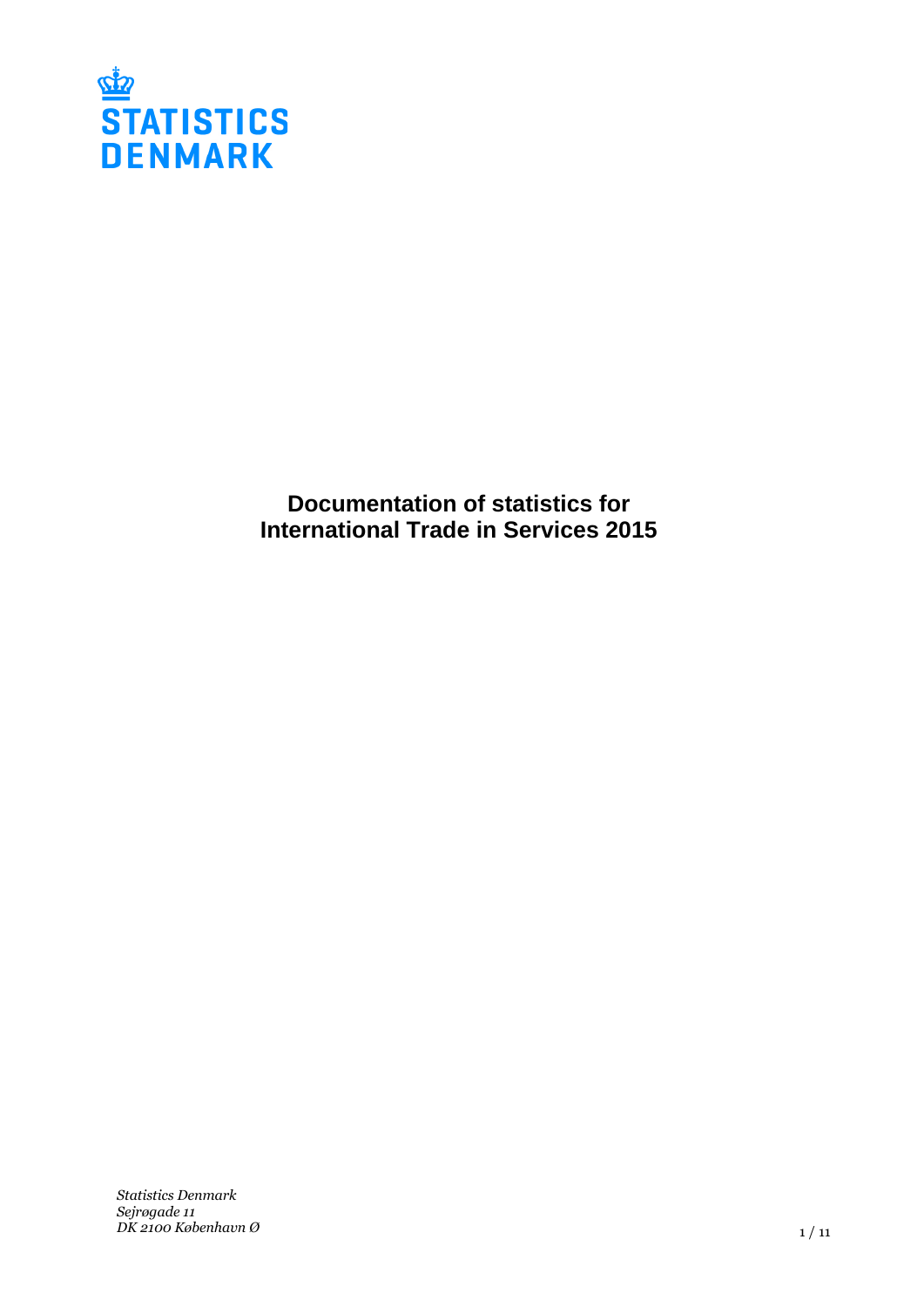

# **1 Introduction**

Foreign trade in services describes the trade in services (imports and exports) with other countries. The trade is described both in terms of type of services and in terms of partner country/area. The statistics were introduced in connection with the termination of the settlement statistics in Danmarks Nationalbank by new-year 2004/05, cf. Balance of payments.

# **2 Statistical presentation**

The statistics show Denmark's imports and exports of services from/to other countries distributed on partner countries and approx. 60 service categories on an annual basis.

## **2.1 Data description**

The statistics show Denmark's imports and exports of services from/to other countries distributed on partner countries and approx. 60 service categories on an annual basis. On a quarterly basis the statistics are published on a more aggregate level and on a monthly basis completely aggregated only.

## **2.2 Classification system**

The statistics on international trade in services cover approx. 60 categories of services; in the quarterly publication these are aggregated to 18 main groups and subgroups:

- Manufacturing services;
- Repair services:
- Sea transport;
- Passenger sea transport;
- Freight transport by ship;
- Auxiliary sea transport services;
- Air transport;
- Other transport;
- Postal and courier services;
- Travel-related services;
- Construction services;
- Insurance services;
- Financial services;
- Royalties and licenses;
- Telecommunication services, computer services, and information services;
- Other business services:
- Cultural, personal, and recreational services;
- Public services n.i.e.

## **2.3 Sector coverage**

Not relevant for these statistics.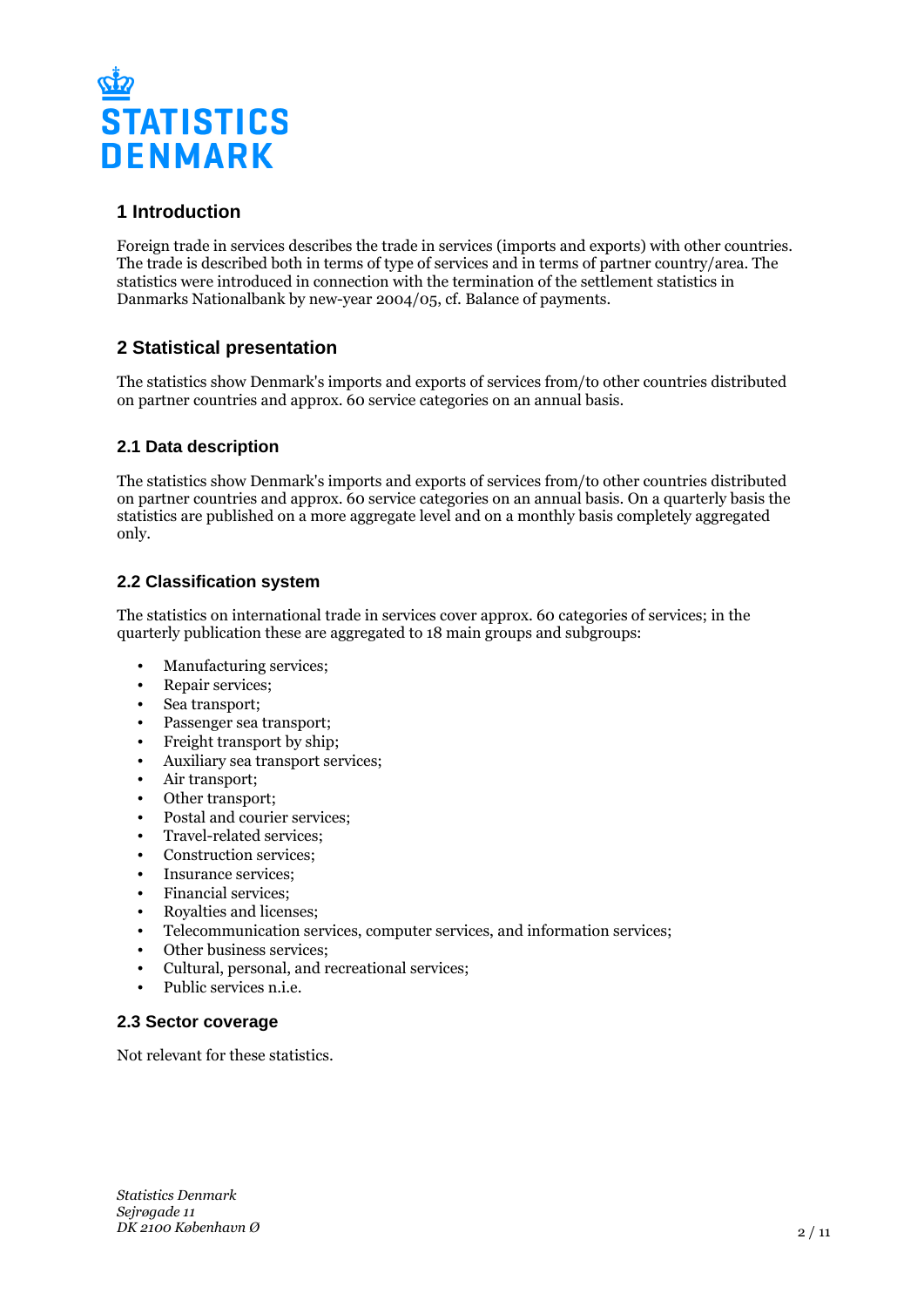

#### **2.4 Statistical concepts and definitions**

Resident business: A resident business enterprise is either a Danish enterprise in Denmark or a foreign enterprise which has been engaged or intends to be engaged in economic activities in Denmark. This means that branches or subsidiaries in Denmark of non-resident enterprises are regarded as resident enterprises, while branches or subsidiaries of resident Danish enterprises abroad are regarded as non-resident enterprises.

Resident person: A resident person is a Dane resident in Denmark or a foreign citizen who is resident in Denmark and who intends to be a resident in Denmark for at least one year. Students and patients remain residents of their home countries though. For the statistics on "Danish manufacturing companies' international production" the merchanting transactions are recorded at gross values, while the statistics on balance of payments records Merchanting at net values. When the term "total sale" is used, including which the sales prices for merchanting goods, it is not identical to the definition of exports in the balance of payments.

#### **2.5 Statistical unit**

In the statistics the units are delimited according to their legal registration number (cvr. number).

#### **2.6 Statistical population**

The statistics cover trade in services performed by Danish residents with foreign residents. The statistical population for Survey on international trade in services is assumed to consist of approx. 40.000 units (cvr. numbers), which according to different assumptions are considered to be covering the total foreign trade in services. This population is delimited using the business register and some other sources.

#### **2.7 Reference area**

The statistics cover trade in services performed by Danish residents with foreign residents.

## **2.8 Time coverage**

The statistics cover the period since new year 2004/2005.

#### **2.9 Base period**

Not relevant for these statistics.

#### **2.10 Unit of measure**

The statistics are compiled in DKK.

## **2.11 Reference period**

01-10-2015 - 31-12-2015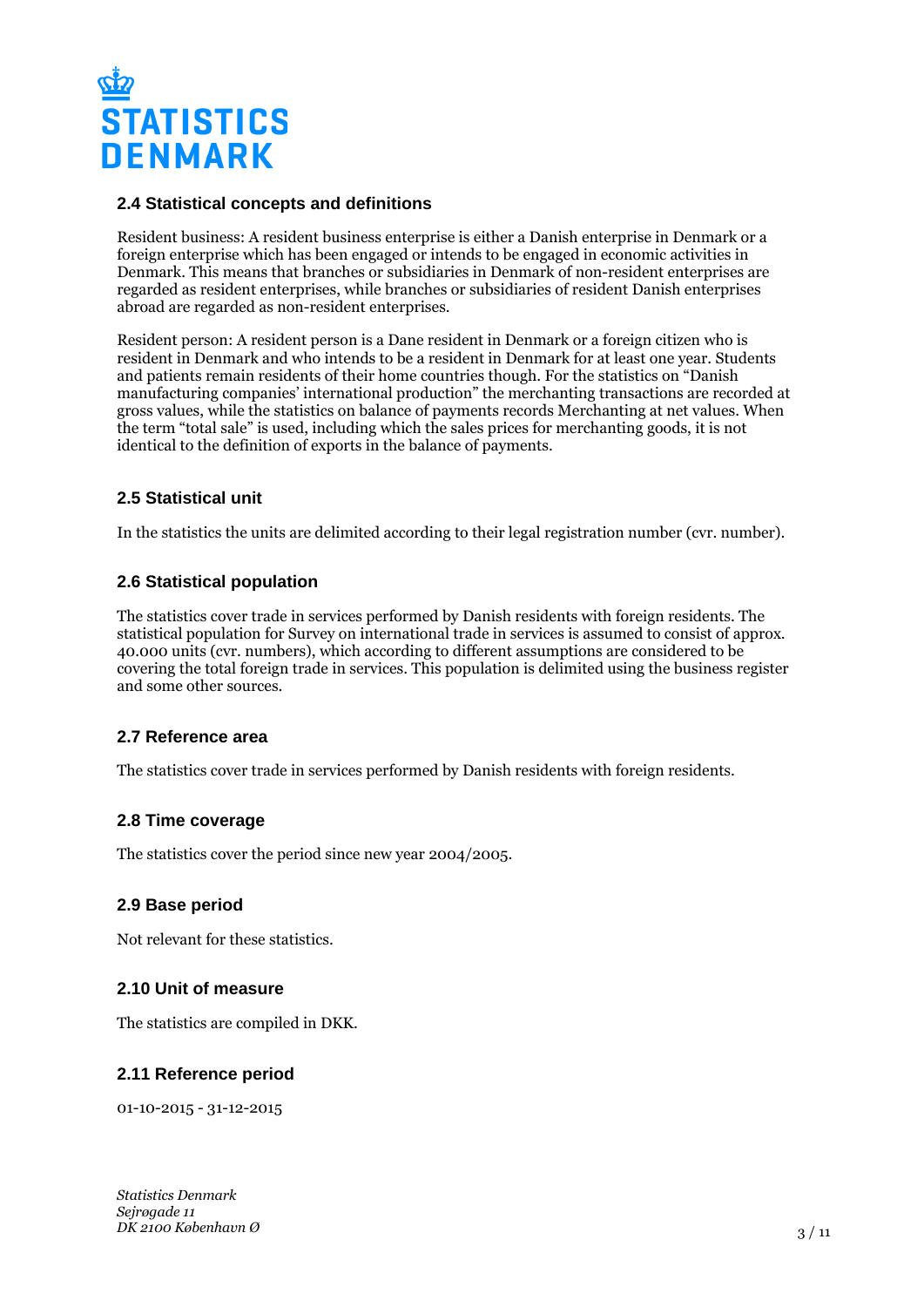

## **2.12 Frequency of dissemination**

The statistics are published quarterly, for main results, however, monthly with the balance of payment statistics.

## **2.13 Legal acts and other agreements**

Act on Statistics Denmark (§ 9a and § 10).

Parliament and Council regulation (EEC) No 184/2005 of 12 January 2005 on Community statistics concerning balance of payments, international trade in services and foreign direct investment (OJ L 310 08.02.05) and later Commission regulations.

## **2.14 Cost and burden**

The response burden has been estimated to DKK 4,7 million.

## **2.15 Comment**

International trade in services has a webpage [International trade in services](https://www.dst.dk/en/Statistik/emner/udenrigshandel/udenrigshandel-med-tjenester.aspx)

# **3 Statistical processing**

Data is collected every month. The data is screened for obvious and likely errors. The completeness of the reports is checked. The data is used for compiling the statistics through a process of grossing up for the trade not covered. The statistics is accordingly to be considered to completely cover the Danish foreign trade in services.

## **3.1 Source data**

The most important source of the statistics is a combination of monthly reports from approx. 390 firms and annual reports from approx. 1300 firms. Supplementary information from other sources on travel as well as on other items is used. Most important source for travel revenues is the interviews with foreign travelers in Denmark which is carried out in cooperation with VisitDenmark; Travel expenditure is compiled using different information on consumption by Danes abroad, number of nights abroad, and transport abroad from statistics from other countries . Information on public services is provided through statistics on public finance.

Private consumers import of electronic services from abroad is based on various user surveys of consumer spending on streaming subscriptions, IFPIs statement of music purchased as download, turnover in Appstore and Google Play, the statement of income from betting, lotteries and casino business from the Danish gaming authorities and an investigation of the revenues from computer games sold in Denmark . Other sources are estimates of illegal trade across the border (find more information on the method on [Major revision of national accounts](https://www.dst.dk/en/Statistik/dokumentation/hovedrevideret-nationalregnskab).

## **3.2 Frequency of data collection**

Data is collected monthly and annually.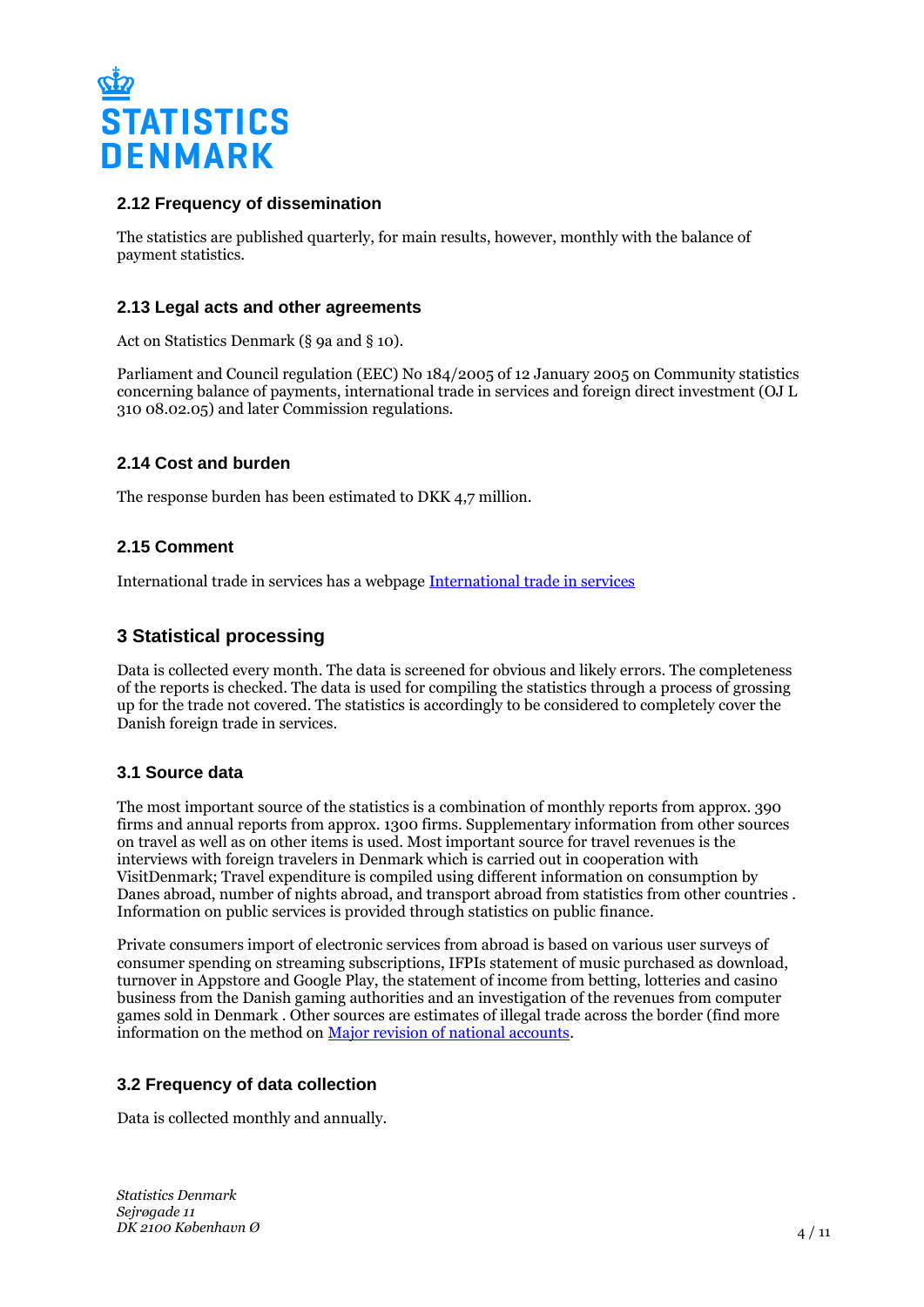

# **3.3 Data collection**

Data is collected mostly electronically through the system IDEP.

## **3.4 Data validation**

Data is compared with earlier reported data. If relevant, data is also compared with reports to other statistics.

# **3.5 Data compilation**

Data is grossed up to the total population, assumed to consist of about 40.000 units. The grossingup routine is dynamic as the weights are recalculated when new data are available. The 390 monthly reporters are allotted with weight 1, while the 1300 annual reporters are allotted with weights larger than 1 (or 1). The final weights are based on the design weights, which are calibrated according to some stratum totals.

## **3.6 Adjustment**

In the quarterly statistics adjustment for seasonality is performed. Data is seasonally adjusted using X-12-ARIMA with fixed model examined once a year. There will be adjusted for Easter, trading days and leap years if these effects are significant. There is no special adoption of the annual figures, and there can be discrepancies between actual and seasonally adjusted figures annually. The seasonally adjusted figures are divided into service groups and by geography. The totals in the two reports are consistent

# **4 Relevance**

The International trade in services statistics are constituting an essential part of the balance of payments statistics and of the rest-of-the-world account of national accounts. The statistics are occasionally commented upon in the public debate.

#### **4.1 User Needs**

Foreign trade in services is an independent statistics and is used in the compilation of the Balance of payments. Important users are hence public authorities, private organisations, firms and private individuals.

## **4.2 User Satisfaction**

Measurements of user satisfaction are not available.

#### **4.3 Data completeness rate**

The publication of data is compatible with the EU requirements on data reporting.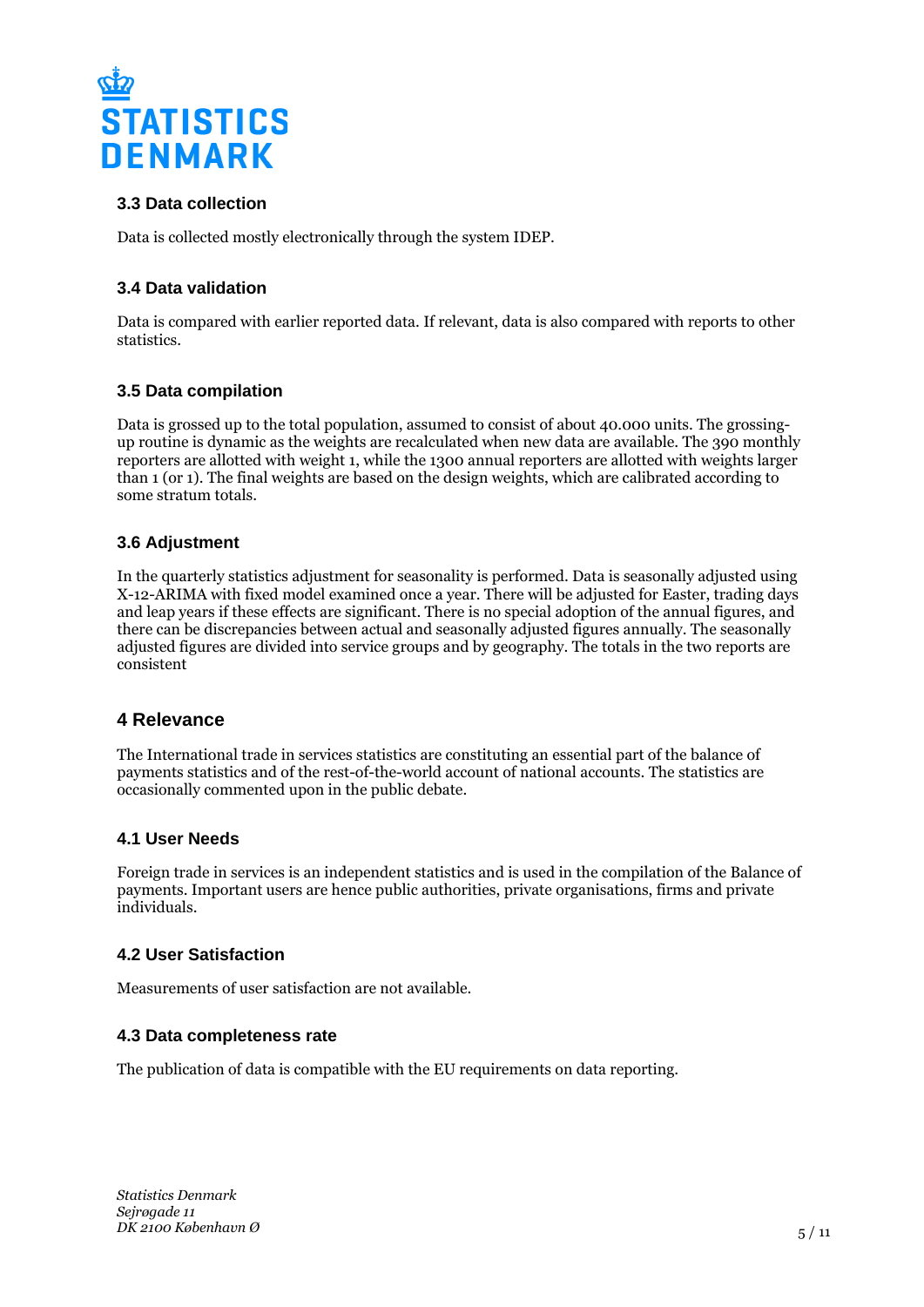

# **5 Accuracy and reliability**

In the first release of the figures for foreign trade in services there will be a certain degree of uncertainty as a minor part of the data has either not been reported yet or has errors to a degree that it cannot be included in the release. In these cases data will be supplemented by estimations. The reliability of the figures for a given quarter increases in later releases. The final figures are to be considered as fairly reliable, to a decreasing degree though the more detailed level that is applied.

# **5.1 Overall accuracy**

The statistics on foreign trade in services are basically compiled on partly a cut-off sample of Denmarks 390 largest firms engaged in this trade (monthly reports) and partly a stratified sample of about 1300 small and medium-sized firms (annual reports) by grossing up this sample information. This entails by its very nature some inaccuracy, especially regarding the geographical dimension. An important element of inaccuracy is attached to the frame from which the sample is drawn. The frame was first derived from the settlement statistics of Danmarks Nationalbank, which is abolished in 2004. Effective from 2009 a new frame has been taken into use. This frame has been delimited from Business register and special "screening" surveys conducted every fifth year, last time in 2013, where 5.000-6.000 firms have been questioned.

Finally it must be considered that the concepts being employed in the statistics are rather complicated. Accordingly misunderstandings in the reports leading to inaccurate compilations are unavoidable. This problem is constantly addressed by contacting the reporters when suspicions of misunderstandings are raised. Special analyses have been conducted on the items sea transport, travel, insurance, merchanting, government services (n.i.e.), construction services, and services between affiliated enterprises (n.i.e.) and most lately on intellectual property services.

The travel item entails some difficulty, especially travel debits. It is compiled using different information on consumption by Danes abroad, number of nights abroad, and transport abroad from statistics from other countries; but the risk of error is fairly big, particularly concerning small partner countries. This error margin can, however not be calculated.

## **5.2 Sampling error**

The statistics on foreign trade in services is mainly based on a sample survey, which entails sampling error. The sampling error is especially high on the most detailed levels.

The coefficient of variation (CV) is used to measure sampling error. The estimated coefficients of variation for survey on foreign trade in services (provisional figures): Export of services (total): app. 0,6 pct. Import of services (total): app. 0,8 pct.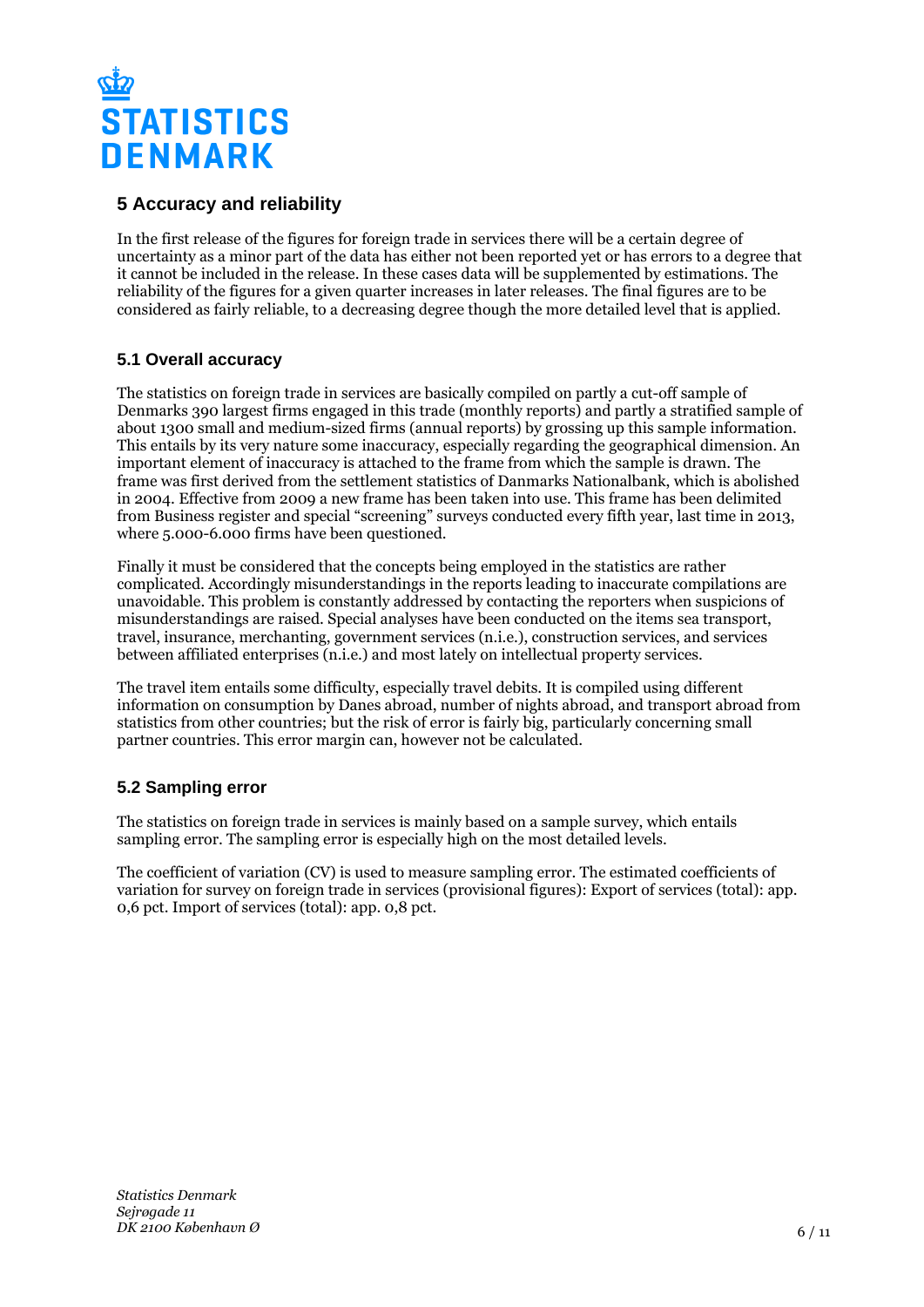

## **5.3 Non-sampling error**

An important element of inaccuracy is attached to the frame from which the sample is drawn. The frame was first derived from the settlement statistics of Danmarks Nationalbank, which is abolished in 2004. Effective from 2009 a new frame has been taken into use. This frame has been delimited from Business register and special "screening" surveys conducted every fifth year, last time in 2013, where 5.000-6.000 firms have been questioned.

Trade on the internet is only partly covered by the survey on international trade in services and from 2013 an estimate of private consumer's import of electronic services is included. The different sources for this estimate includes various user surveys of consumer spending on streaming subscriptions, IFPIs statement of music purchased as download, turnover from Appstore and Google Play, the statement of income from betting, lotteries and casino business from the Danish gaming authorities and an investigation of revenues from the purchase of computer games in Denmark. The estimate is subject to some uncertainty as most sources do not directly indicate the foreign share of the transactions. This is estimated mostly from experts who have insight in the relevant industries.

Finally it must be considered that the concepts being employed in the statistics are rather complicated. Accordingly misunderstandings in the reports leading to inaccurate compilations are unavoidable. This problem is constantly addressed by contacting the reporters when suspicions of misunderstandings are raised. Special analyses have been conducted on the items sea transport, travel, insurance, merchanting, government services (n.i.e.), construction services, and services between affiliated enterprises (n.i.e.) and most lately on intellectual property services.

The travel item entails some difficulty, especially travel debits. It is compiled using different information on consumption by Danes abroad, number of nights abroad, and transport abroad from statistics from other countries; but the risk of error is fairly big, particularly concerning small partner countries. This error margin can, however not be calculated.

With the implementation of the new international guidelines some additional questions have been included in the questionnaire on international trade in services. The new variables have made it possible to validate the information by comparing more directly vis-à-vis other statistical domains. Against that background, Statistics Denmark will map the foreign activities of selected larger Danish enterprises. Among others it is expected that the validation will affect the compilation of processing activities. The new information is expected to be included in the statistics in October 2015.

## **5.4 Quality management**

Statistics Denmark follows the recommendations on organisation and management of quality given in the Code of Practice for European Statistics (CoP) and the implementation guidelines given in the Quality Assurance Framework of the European Statistical System (QAF). A Working Group on Quality and a central quality assurance function have been established to continuously carry through control of products and processes.

## **5.5 Quality assurance**

Statistics Denmark follows the principles in the Code of Practice for European Statistics (CoP) and uses the Quality Assurance Framework of the European Statistical System (QAF) for the implementation of the principles. This involves continuous decentralized and central control of products and processes based on documentation following international standards. The central quality assurance function reports to the Working Group on Quality. Reports include suggestions for improvement that are assessed, decided and subsequently implemented.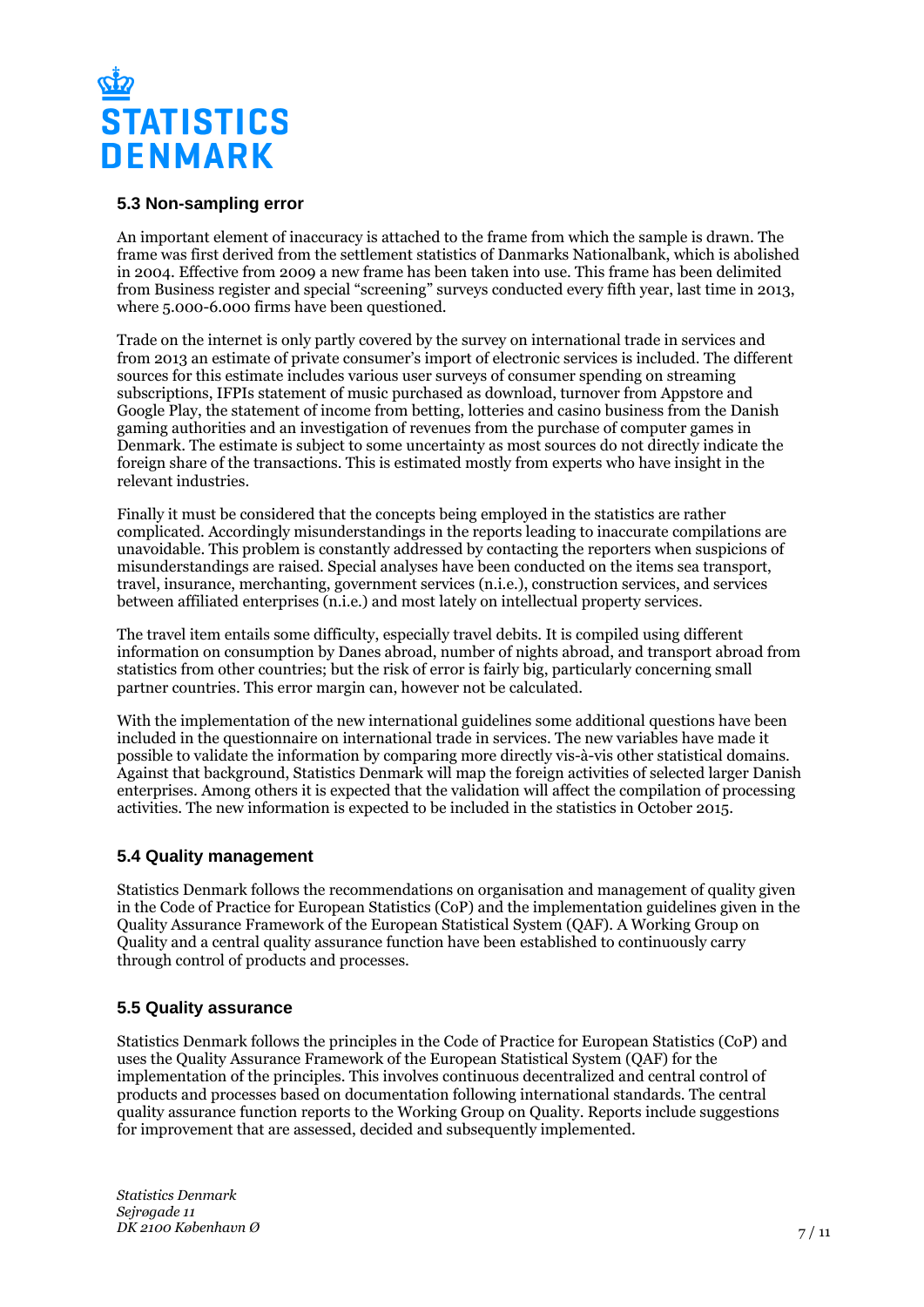

## **5.6 Quality assessment**

Compared to statistics in countries, which are comparable with respect to size and development, the Danish statistics on foreign trade in services is considered to be of good quality. Some reservation, however, has to be indicated with respect to the distribution on partner countries.

# **5.7 Data revision - policy**

Statistics Denmark revises published figures in accordance with the [Revision Policy for Statistics](https://www.dst.dk/en/OmDS/strategi-og-kvalitet/revisionspolitik.aspx)  [Denmark.](https://www.dst.dk/en/OmDS/strategi-og-kvalitet/revisionspolitik.aspx) The common procedures and principles of the Revision Policy are for some statistics supplemented by a specific revision practice.

## **5.8 Data revision practice**

After the first publication of the international trade in services statistics it is continuously adjusted, as supplementary or adjusted statistical material appears. The supplementary information implies that the final calculation of the international trade in services is only prepared about 2-3 years after the expiry of the reference year. According to practice the data of the months of the previous year are locked by late September. Simultaneously the data of the preceding year are revised and locked again. The data of the latter year are revised again internally around January for being included in the final National Account compilations. These data are thus declared final the following September.

# **6 Timeliness and punctuality**

The statistics are published every quarter approx. 70 days after the end of the reference period; main results are published monthly approx. 40 days after the end of the particular month. The balance of payments statistics are normally published without delays as to the preannounced dates.

## **6.1 Timeliness and time lag - final results**

The statistics are published every quarter approx. 70 days after the end of the reference period. However, main results are published monthly approx. 40 days after the end of the particular month.

## **6.2 Punctuality**

The statistics are normally published without delays as to the preannounced dates.

# **7 Comparability**

The International trade in services statistics are compiled according to international standards. Accordingly they are comparable with the statistics of other developed countries.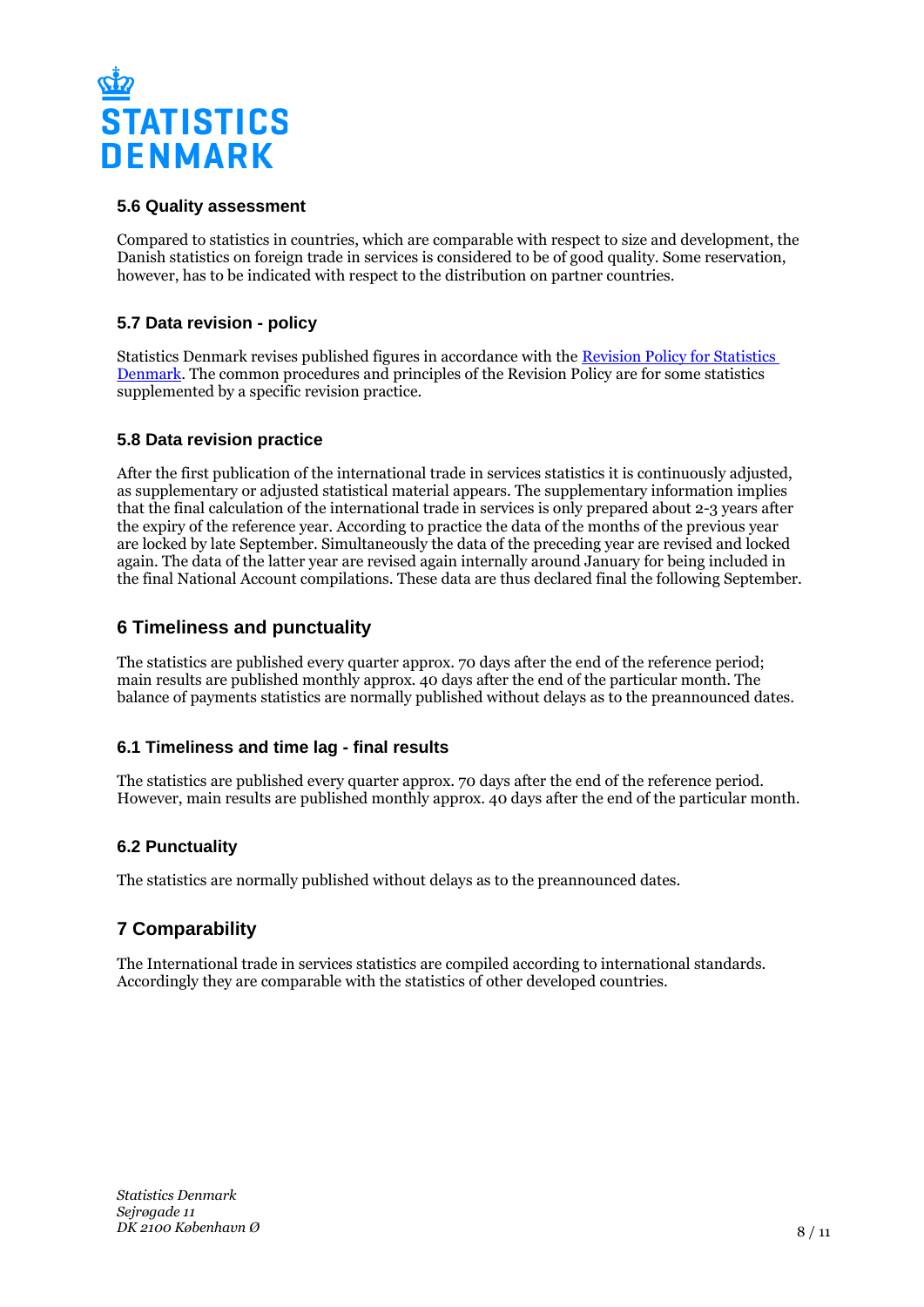

# **7.1 Comparability - geographical**

The International trade in services statistics are compiled according to international standards. Accordingly they are comparable with the statistics of other developed countries. The partner countries' recording of the same transactions (the mirror transactions) are in principle comparable statistics. Such comparisons are, however, usually entailed with several problems.

# **7.2 Comparability over time**

Breaks in the time series are to be expected for trade in services as a result of the new sources and the new compilation method since 2005. This particularly applies for items at a low level of aggregation. It is, however, submitted that total trade in services, net, is compiled without any significant break. The updated sample and adjusted grossing up procedures, effective from 2009 and again from 2014, does not establish breaks in the usual sense of the word, but again minor breaks on the most detailed levels can be observed.

## **7.3 Coherence - cross domain**

The international trade in services statistics are included in the balance of payments statistics and in the rest of the world account of the national accounts without any adjustment.

#### **7.4 Coherence - internal**

There is full internal coherence.

# **8 Accessibility and clarity**

News from Statistics Denmark (quarterly figures), National Accounts and Balance of Payments (Statistical News) ("Nationalregnskab og betalingsbalance") (quarterly and annual figures), and **[StatBank Denmark](hhttp://www.statbank.dk/statbank5a/default.asp?w=1536)** 

#### **8.1 Release calendar**

The publication date appears in the release calendar. The date is confirmed in the weeks before.

#### **8.2 Release calendar access**

The Release Calender can be accessed on our English website: [Release Calender.](https://www.dst.dk/en/Statistik/offentliggoerelser.aspx)

#### **8.3 User access**

Statistics are always published at 8:00 a.m. at the day announced in the release calendar. No one outside of Statistics Denmark can access the statistics before they are published.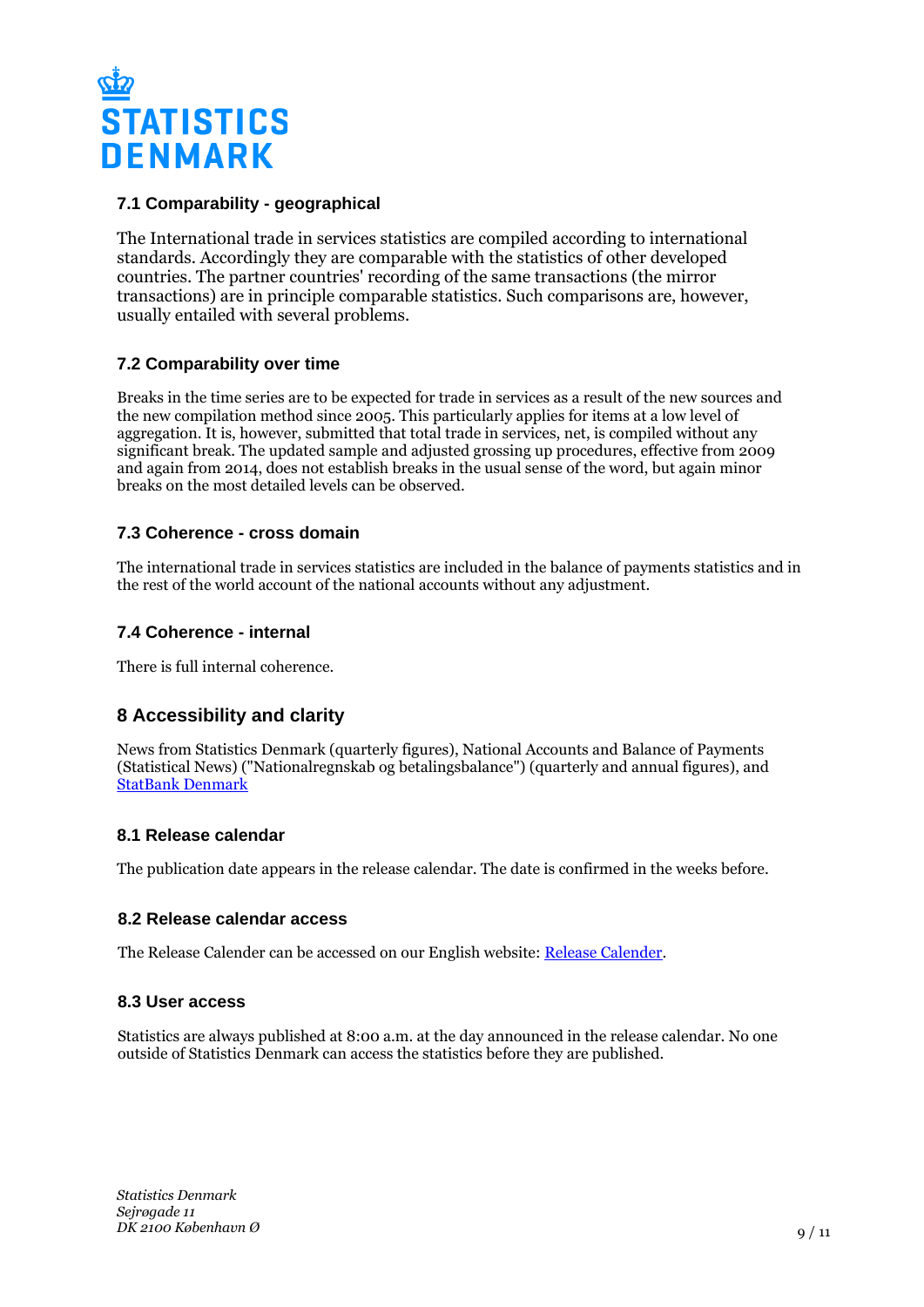

## **8.4 News release**

Quarterly figures are first published in News from Statistics Denmark.

#### **8.5 Publications**

A more detailed publication is to be found in National Accounts and Balance of Payments (Statistical News). Annual publications: Udenrigsøkonomi (External Economy), Statistical Yearbook, and Statistical 10-year Review. The publications are in Danish.

#### **8.6 On-line database**

Updated figures are to be found in the [StatBank tables](http://www.statbank.dk/statbank5a/default.asp?w=1536) : Uhto2 (quarterly), Uhto3 (annual) and Uht4S1, Uht4S2 (seasonally adjusted).

#### **8.7 Micro-data access**

In addition to the trade information the basic data will contain information on identity of the reporting firm, which will allow for linking data with other sources for statistical purposes.

#### **8.8 Other**

The statistics are included in the compilation of the balance of payments and are submitted to the OECD and the EU.

## **8.9 Confidentiality - policy**

Some service categories are aggregated before publication due to confidentiality.

## **8.10 Confidentiality - data treatment**

Some service categories are aggregated before publication due to confidentiality.

#### **8.11 Documentation on methodology**

For documentation see Balance of Payments.

#### **8.12 Quality documentation**

Results from the quality evaluation of products and selected processes are available in detail for each statistics and in summary reports for the Working Group on Quality.

## **9 Contact**

The administrative placement of this statistics is in the division of External Economy International Trade in Service. The person responsible is Casper Winther, tel.: +45 3917 3636, e-mail: caw@dst.dk